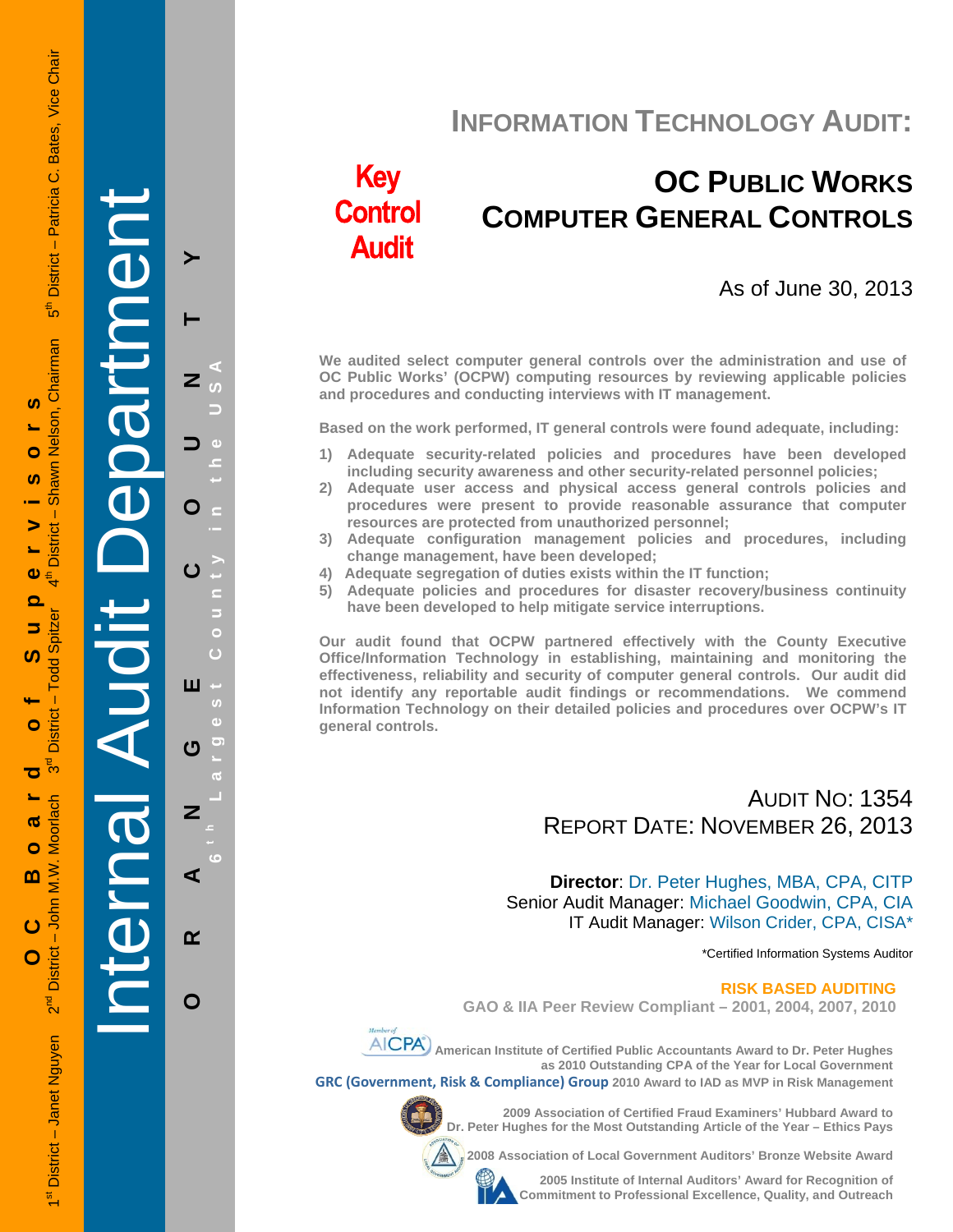Independence

**Objectivity** 

# Internal Audit Department

GAO & IIA Peer Review Compliant - 2001, 2004, 2007, 2010

**Providing Facts and Perspectives Countywide** 

#### **RISK BASED AUDITING**

| <b>Dr. Peter Hughes</b> | Ph.D., MBA, CPA, CCEP, CITP, CIA, CFE, CFF, CGMA     |
|-------------------------|------------------------------------------------------|
| Director                | Certified Compliance & Ethics Professional (CCEP)    |
|                         | Certified Information Technology Professional (CITP) |
|                         | Certified Internal Auditor (CIA)                     |
|                         | Certified Fraud Examiner (CFE)                       |
|                         | Certified in Financial Forensics (CFF)               |
|                         | Chartered Global Management Accountant (CGMA)        |
| E-mail:                 | peter.hughes@iad.ocgov.com                           |

**Michael Goodwin** CPA, CIA Senior Audit Manager

**Alan Marcum** MBA, CPA, CIA, CFE Senior Audit Manager

## **Hall of Finance & Records**

12 Civic Center Plaza, Room 232 Santa Ana, CA 92701

Phone: (714) 834-5475

Fax: (714) 834-2880

To access and view audit reports or obtain additional information about the OC Internal Audit Department, visit our website: www.ocgov.com/audit



**OC Fraud Hotline (714) 834-3608**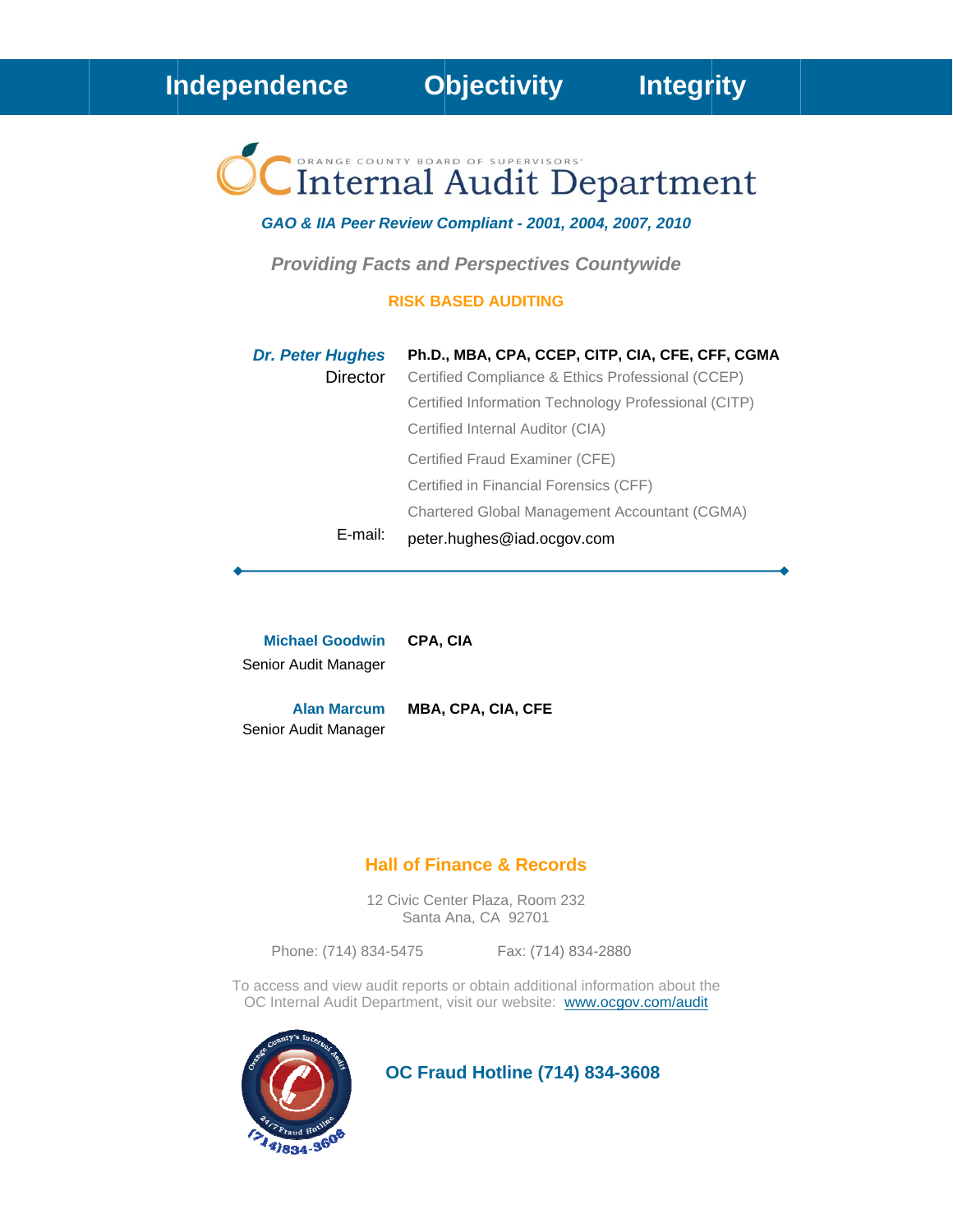# **Letter from Dr. Peter Hughes, CPA**





## **Transmittal Letter**

- **Audit No. 1354 November 26, 2013 TO:** Shane Silsby, Director O OC Public W Works FROM: Dr. Peter Hughes, CPA, Director Internal Audit Department
	- **SUBJECT:** Information Technology Audit: OC Public Works Computer General Controls

We have completed an Information Technology Audit of OC Public Works - Computer General Controls as of June 30, 2013. We performed this audit in accordance with our FY 2013-14 Audit Plan and Risk Assessment approved by the Audit Oversight Committee and the Board of Supervisors. Our final report is attached for your review.

Please note we have a structured and rigorous Follow-Up Audit process in response to recommendations and suggestions made by the Audit Oversight Committee (AOC) and the Board of Supervisors (BOS). Our first Follow-Up Audit will begin at six months from the official release of the report. A copy of all our Follow-Up Audit reports is provided to the BOS as well as to all those individuals indicated on our standard routing distribution list.

The AOC and BOS expect that audit recommendations will typically be implemented within six months and often sooner for significant and higher risk issues. Our second Follow-Up Audit will begin at six months from the release of the first Follow-Up Audit report, by which time all audit recommendations are expected to be addressed and implemented. At the request of the AOC, we are to bring to their attention any audit recommendations we find still not implemented or mitigated after the second Follow-Up Audit. The AOC requests that such open issues appear on the agenda at their next scheduled meeting for discussion.

Each month I submit an **Audit Status Report** to the BOS where I detail any critical and significant audit findings released in reports during the prior month and the implementation status of audit recommendations as disclosed by our Follow-Up Audits. Accordingly, the results of this audit will be included in a future status report to the BOS.

As always, the Internal Audit Department is available to partner with your staff so that they can successfully implement or mitigate difficult audit recommendations. Please feel free to call me should you wish to discuss any aspect of our audit report. Additionally, we will request your department complete a **Customer Survey** of Audit Services. You will receive the survey shortly after the distribution of our final report.

#### **ATTACHM MENTS**

Other recipients of this report are listed on the OC Internal Auditor's Report on page 4.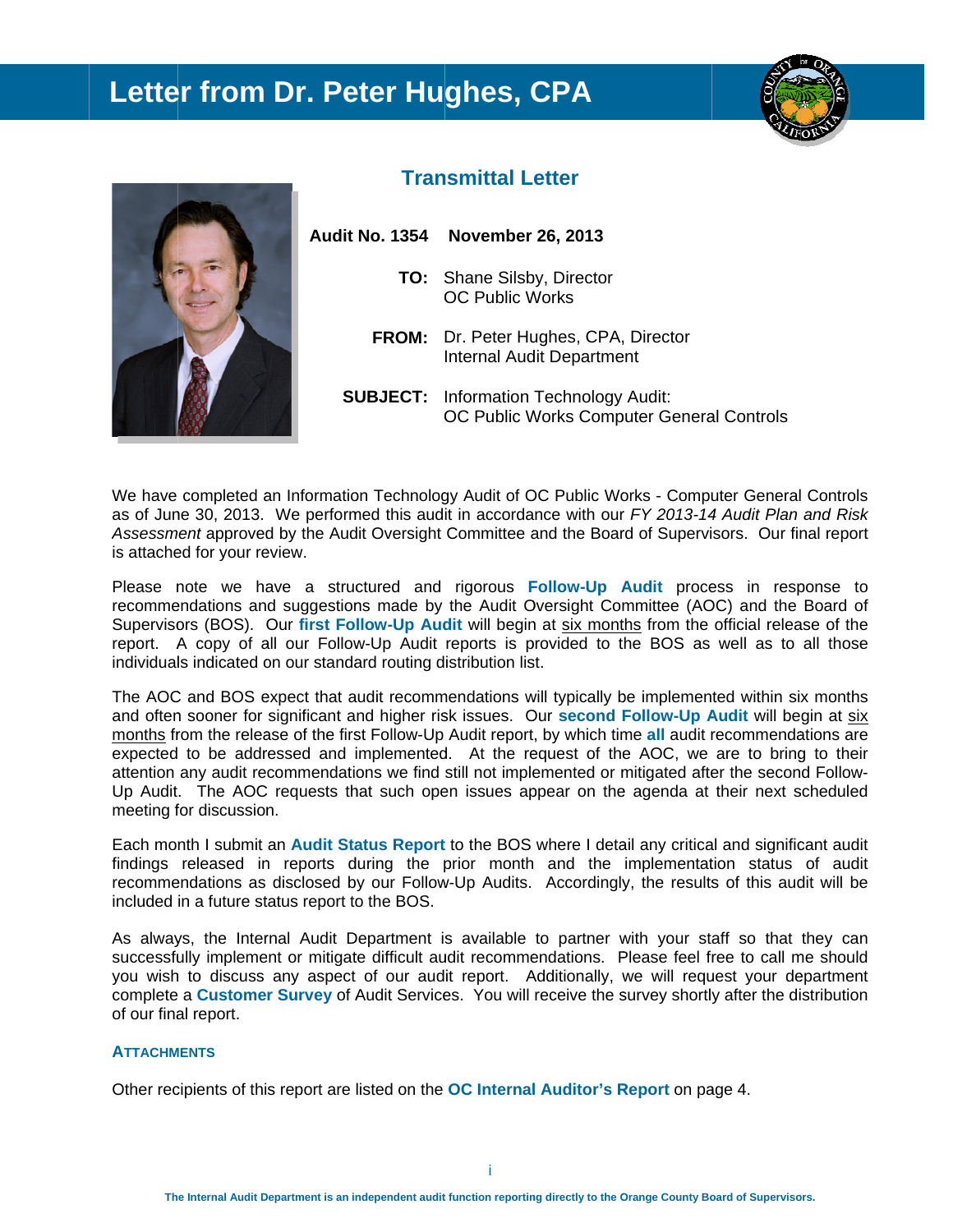# **Table of Contents**



# **Information Technology Audit:<br>OC Public Works Computer General Controls Audit No. 1354**

As of June 30, 2013

| <b>Transmittal Letter</b>                                           |   |
|---------------------------------------------------------------------|---|
| <b>OC Internal Auditor's Report</b>                                 |   |
| <b>OBJECTIVES</b>                                                   | 1 |
| <b>RESULTS</b>                                                      |   |
| <b>BACKGROUND</b>                                                   | 2 |
| <b>SCOPE AND METHODOLOGY</b>                                        | 3 |
| <b>SCOPE EXCLUSIONS</b>                                             | 3 |
| Detailed Results, Findings, Recommendations and Managemen Responses |   |
| <b>Report Item Classifications</b>                                  | 9 |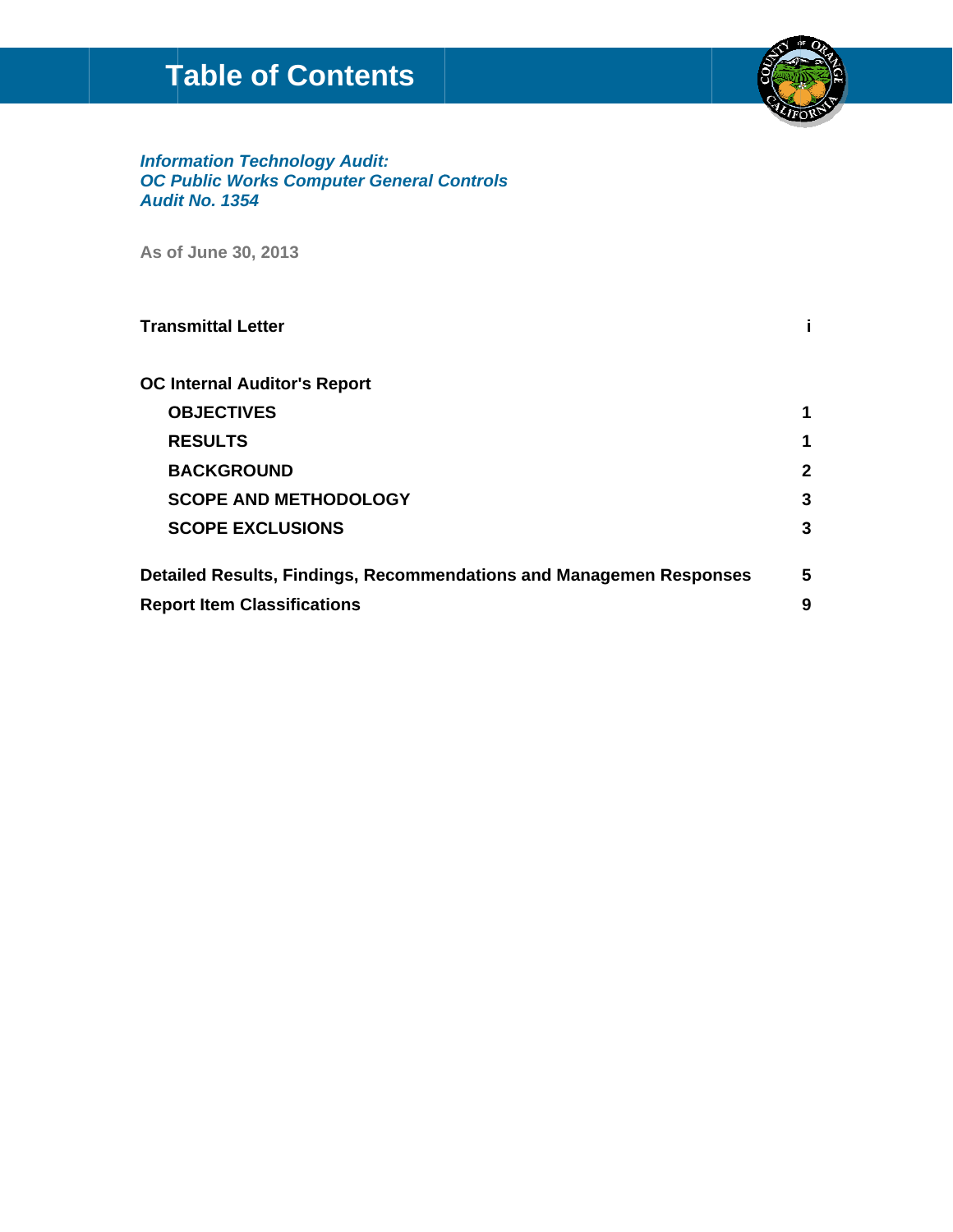



**NOVEMBER 26, 2013** 

#### $TO:$

Shane Silsby, Director **OC Public Works** 

FROM: Dr. Peter Hughes, CPA, Director **Internal Audit Department** 

Hugkes

SUBJECT: Information Technology Audit: OC Public Works **Computer General Controls** 

#### **OBJECTIVES**

In accordance with our FY 2013-2014 Audit Plan and Risk Assessment approved by the Audit Oversight Committee and Board of Supervisors, we conducted an Information Technology Audit of OC Public Works - Computer General Controls. This audit was conducted in conformance with the International Standards for the Professional Practice of Internal Auditing prescribed by the Institute of Internal Auditors. The objectives of our audit were to:

- 1. Evaluate the adequacy of OCPW's security-related policies and procedures including security awareness and security-related personnel policies;
- 2. Evaluate the adequacy of user access and physical access general controls policies and procedures to provide reasonable assurance that computer resources are protected from unauthorized personnel;
- 3. Evaluate the adequacy of OCPW's configuration management policies and procedures to help ensure only authorized programs and authorized modifications are implemented and errors are not introduced into programs when they are developed or subsequently modified;
- 4. Evaluate whether segregation of duties exists within the IT function; and
- 5. Evaluate the adequacy of OCPW's policies and procedures for disaster recovery/business continuity to help mitigate service interruptions.

#### **RESULTS**

Objective #1: Our audit found adequate security-related policies and procedures including security awareness and other security-related personnel policies. No findings were identified under this objective.

**Objective #2:** Our audit found **adequate** policies and procedures for user access and physical access general controls that provide reasonable assurance computer resources are protected from unauthorized personnel. No findings were identified under this objective.

Objective #3: Our audit found adequate configuration management policies and procedures. No findings were identified under this objective.

**Objective #4:** Our audit found adequate segregation of duties exists in the IT function. No findings were identified under this objective.

**Objective #5:** Our audit found that **adequate** policies and procedures for disaster recovery/business continuity have been developed to help mitigate service interruptions. No findings were identified under this objective.

## **Audit Highlight**

OC Public Works with a budget of \$464 million and 974 staff positions accomplishes its mission and strategic objectives through a dedicated professional workforce that is organized around the department's six core service areas: flood protection, safe roads, community planning and development, facilities operation, including real estate management, and land acquisition, regional water quality management, and the Agricultural Commissioner. These six core functions support the three Strategic Initiatives adopted by the Board of Supervisors: Protecting Our Community, Building for the Future of Our Community, Promoting a Healthy Community.

**OCPW** Information **Technology Services is** managed by an IT Manager, who reports to the Administrative Services Director. The OCPW Information Technology department consists of thirty-three (33) staff providing the following functions: Network Services, Application Development & Support, Planning, Analysis & Review, and Desktop Services.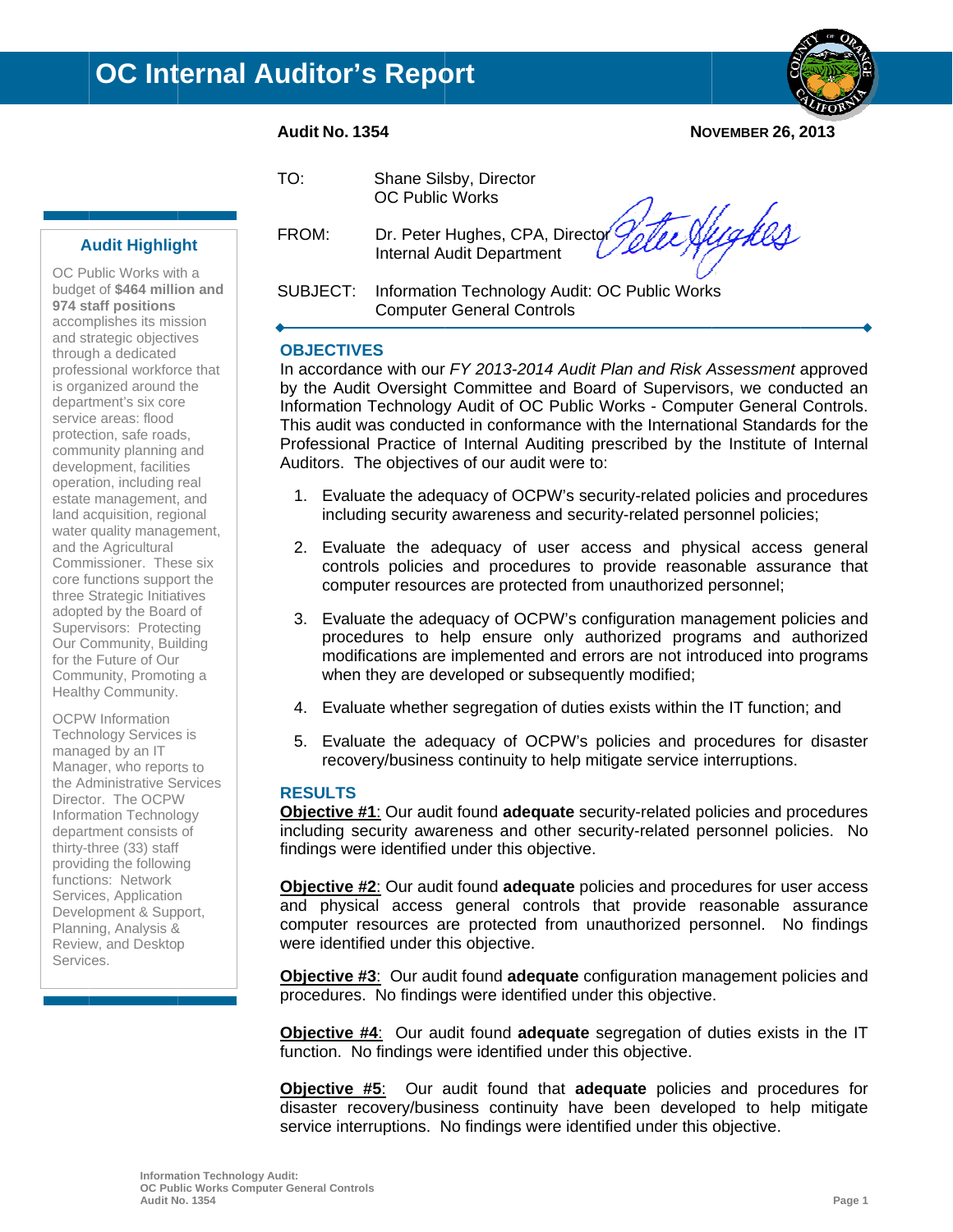

#### **BACKGROUND**

OC Public Works has a budget of \$464 million and 974 staff positions to accomplish its mission and strategic objectives through a dedicated professional workforce comprised of five major service areas. These service areas support the three Strategic Initiatives adopted by the Board of Supervisors: Protecting Our Community, Building for the Future of Our Community, Promoting a Healthy Community.

- **OC Engineering** consisting of: OC Construction, OC Flood, OC Operations and Maintenance, OC Road, OC Survey, OC Watersheds and Project Management.
- " OC Facilities & Real Estate consisting of: Architecture and Engineering Project Management. OC Facilities Operation, OC Fleet Services and Real Estate Services.
- OC Planning consisting of: OC Communities, OC Community Development and OC Planned Communities.
- $\overline{\phantom{a}}$  OC **Commissioner** consisting Agricultural  $of:$ Aariculture Programs. Agriculture Commissioner/Sealer of Weights & Measures and Weights & Measures/Pesticide Regulation.
- **Administration** consisting of: Accounting Services, Central Quality Assurance, Finance Services, Human Resources, Information Technology Services, Procurement & Special Services and Strategic Planning and Communications.

#### **Information Technology Services**

OCPW Information Technology Services is managed by an IT Manager, who reports to the Administrative Services Director. The OCPW Information Technology department consists of thirty-three (33) staff providing the following functions: Network Services, Application Development & Support, Planning, Analysis & Review, and Desktop Services. OCPW utilizes a number of systems including:

- Accounting Budget Data (ABD) imports accounting and budget data from CAPS+ and allows user to do custom query
- Automated Permitting and Planning System (APPS) automated permitting and planning system provides permitting, processing, planning, and accounting services for OC Planning
- EnergyCap enterprise energy management software for utility bill processing and energy reporting
- Fleet Focus enterprise system to assist OCPW Transportation manage fleet vehicles including assets, maintenance, fueling, and rental (pool)
- Flagship Billing System assists OCPW Transportation with allocating costs to departments for use of fleet vehicles
- ProgPay construction bid and payment management system
- Footprints IT service management software which allows end-user to create service requests and incident reports for IT related work

Definition of Computer General Controls: General controls are the structure, policies, and procedures that apply to an entity's overall computer operations. They create the environment in which application systems and controls operate. If general controls are weak, they severely diminish the reliability of controls associated with individual applications. For this reason, general controls are usually evaluated separately from and prior to evaluating application controls. This audit focuses only on computer general controls.

Definition of Application Controls: Application controls are the structure, policies, and procedures that apply to separate, individual application systems, such as accounts payable, inventory, payroll, grants, or loans. Application controls help make certain that transactions are valid, properly authorized, and completely and accurately processed by the computer. They are commonly categorized into three phases of a processing cycle: input, processing and output. This audit does not include application controls.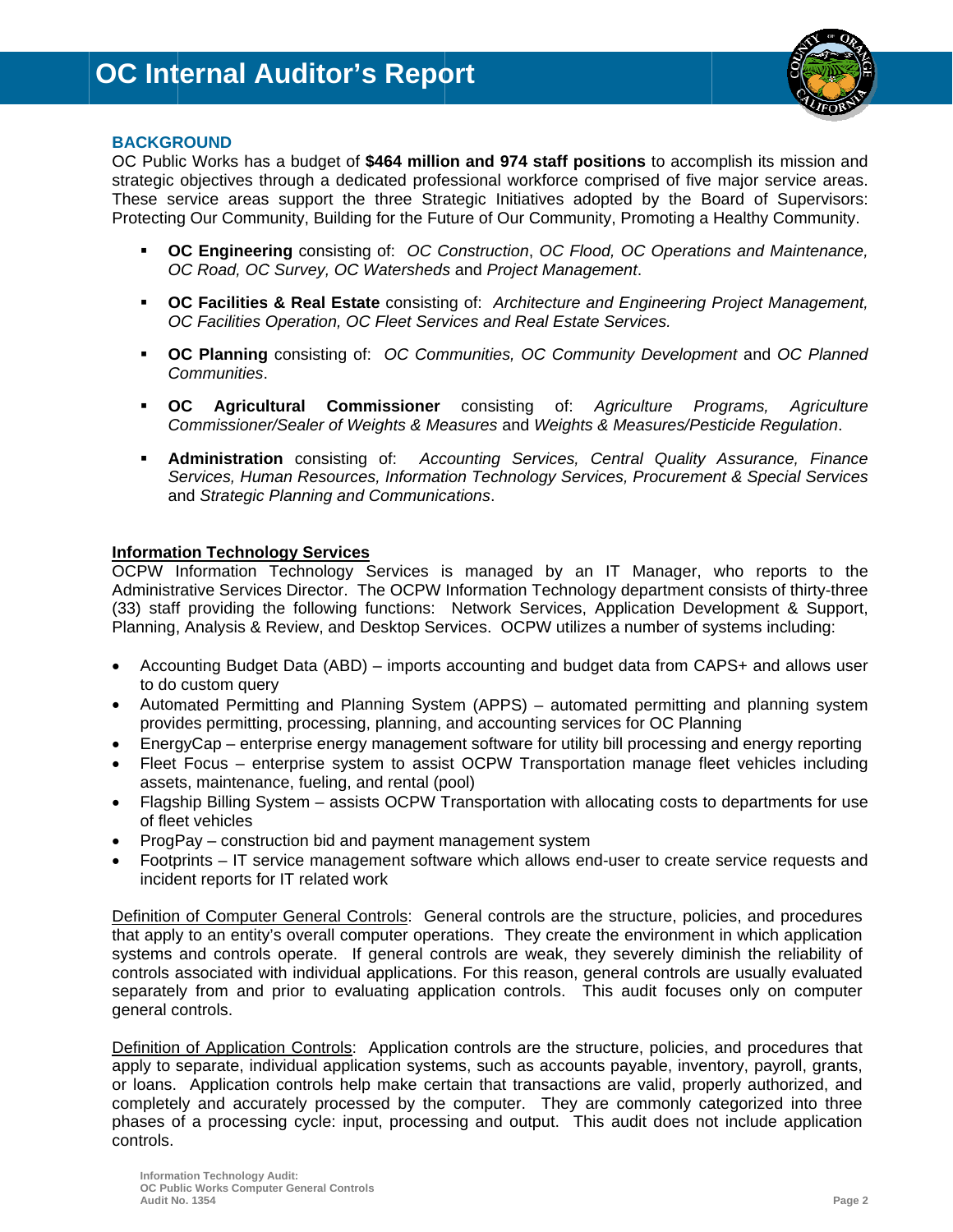

#### **SCOPE AND METHODOLOGY**

Our audit evaluated policies and procedures over select general controls (see definition above) over the administration and use of OCPW's computing resources as of June 30, 2013. Our methodology included inquiry, auditor observation, and limited testing of policies and procedures over the following:

- 1. The adequacy of OCPW's security-related policies and procedures including security awareness and other security-related personnel policies. We examined security-related personnel policies that are critical to effective security such as screening and training employees, and monitoring the effectiveness of the security program.
- 2. The adequacy of general user access and physical access controls over computer resources to provide reasonable assurance that computer resources are protected from unauthorized personnel. We examined access control-related policies and procedures and performed limited testing to ensure the access controls are effective, properly authorized, implemented and maintained.
- 3. The adequacy of OCPW's configuration management policies and procedures to help ensure only authorized programs and authorized modifications are implemented and errors are not introduced into programs when they are developed or subsequently modified.
- 4. The adequacy of segregation of duties within the IT function. We evaluated the roles and responsibilities of OCPW Information Technology to ensure no one individual has incompatible IT duties that could bypass established general computer controls.
- 5. The adequacy of general controls, primarily OCPW's policies and procedures, over disaster recovery/business continuity to help mitigate service interruptions. We assessed the level of completion in the Countywide business continuity plan program and examined related disaster recovery/business continuity documentation.

To accomplish our scope, we obtained an understanding of selected OCPW general controls and compared them with the Government Accountability Office (GAO) Federal Information System Controls Audit Manual (FISCAM) identified control objectives.

#### **SCOPE EXCLUSIONS**

Our audit did not include an audit or review of the following:

- 1. Application controls. This audit included only computer general controls (see above definition).
- 2. Security settings for operating system, file directory, database, and remote access (telecommunication) other than reviewing policy and procedures for their appropriate configuration.
- 3. Compliance with laws and regulations including PCI.
- 4. Controls or processes performed by other parties including CEO/IT data center physical controls, network monitoring, intrusion/detection, firewall, remote access, etc.
- 5. Security management controls provided at the County level including establishing an entity-wide security management program, periodically assessing and validating risks, and monitoring the effectiveness of the County security program.
- 6. Access control objectives provided at the County level including adequately protecting information system boundaries, resources, and implementing effective audit and monitoring capabilities.
- 7. Configuration management controls including maintaining current configuration identification information and routinely monitoring configurations.
- 8. Contingency planning control objectives managed at the County level including developing and documenting a comprehensive contingency plan and periodically testing the contingency plan and adjust it as appropriate.
- 9. We did not assess all control techniques or perform all potential audit procedures identified in FISCAM. Internal Audit made a determination of which general controls were included in the audit.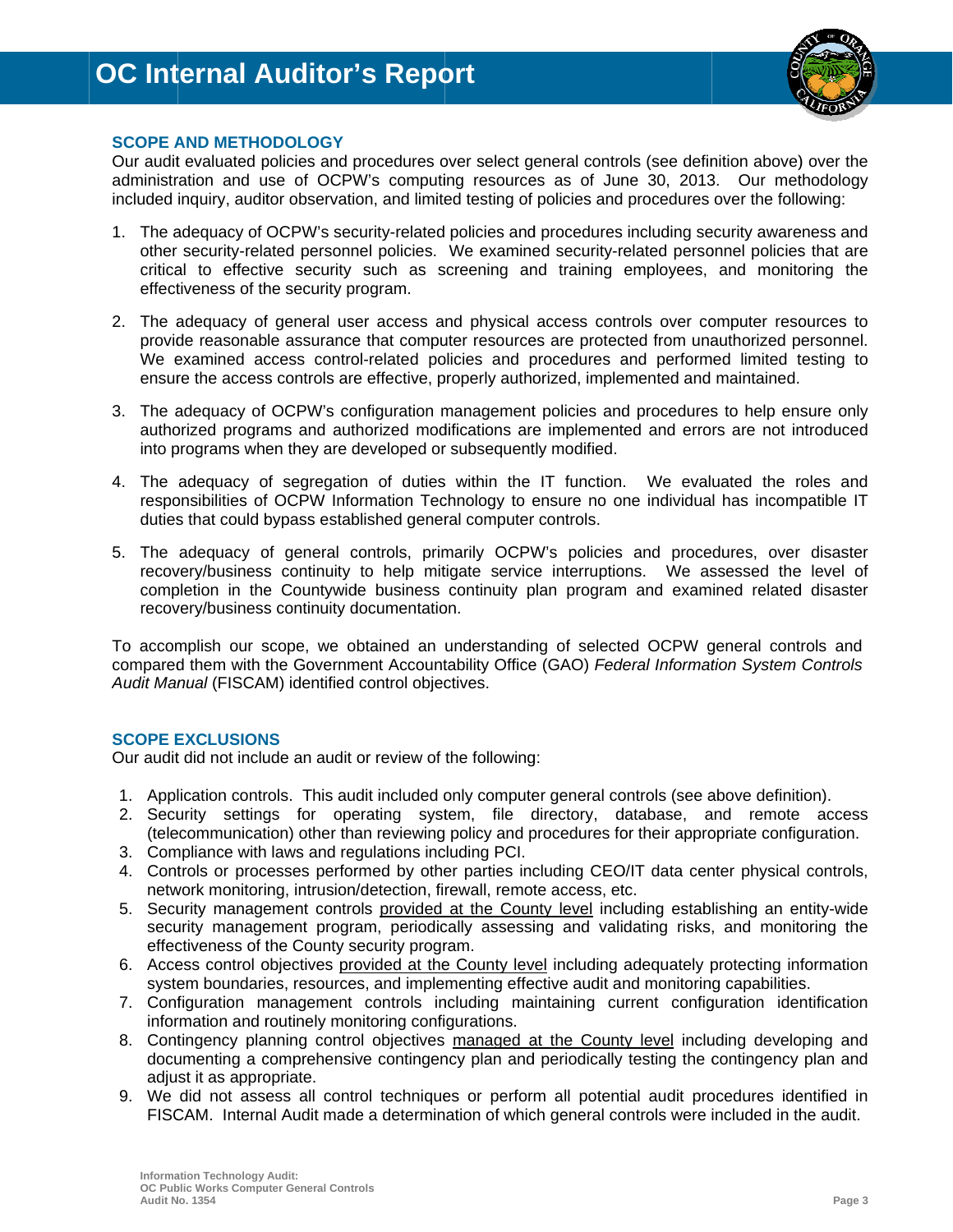

#### **Management's Responsibilities for Internal Controls**

In accordance with the Auditor-Controller's County Accounting Manual Section S-2 Internal Control Systems: "All County departments/agencies shall maintain effective internal control systems as an integral part of their management practices. This is because management has primary responsibility for establishing and maintaining the internal control system. All levels of management must be involved in assessing and strengthening internal controls." Control systems shall be continuously evaluated by Management and weaknesses, when detected, must be promptly corrected. The criteria for evaluating an entity's internal control structure is the Committee of Sponsoring Organizations (COSO) control framework. Our Internal Control Audit enhances and complements, but does not substitute for OC Public Works' continuing emphasis on control activities and self-assessment of control risks.

#### **Inherent Limitations in Any System of Internal Control**

Because of inherent limitations in any system of internal controls, errors or irregularities may nevertheless occur and not be detected. Specific examples of limitations include, but are not limited to, resource constraints, unintentional errors, management override, circumvention by collusion, and poor judgment. Also, projection of any evaluation of the system to future periods is subject to the risk that procedures may become inadequate because of changes in conditions or the degree of compliance with the procedures may deteriorate. Accordingly, our audit would not necessarily disclose all weaknesses in OC Public Works' operating procedures, accounting practices, and compliance with County policy.

#### **Acknowledgment**

We appreciate the courtesy extended to us by OC Public Works' personnel during our audit. If we can be of further assistance, please contact me directly at 834-5475 or Mike Goodwin, Senior Audit Manager at 834-6066.

#### **Attachments**

Distribution Pursuant to Audit Oversight Committee Procedure No. 1:

Members, Board of Supervisors Members, Audit Oversight Committee Michael B. Giancola, County Executive Officer Mark Denny, Chief Operating Officer Mary Fitzgerald, Director, OCPW/Administration Bob Berg, Manager, OCPW/Information Technology Services Randi Dunlap, Policy and Compliance Manager, OCPW Foreperson, Grand Jury Susan Novak, Clerk of the Board of Supervisors Macias Gini & O'Connell LLP, County External Auditor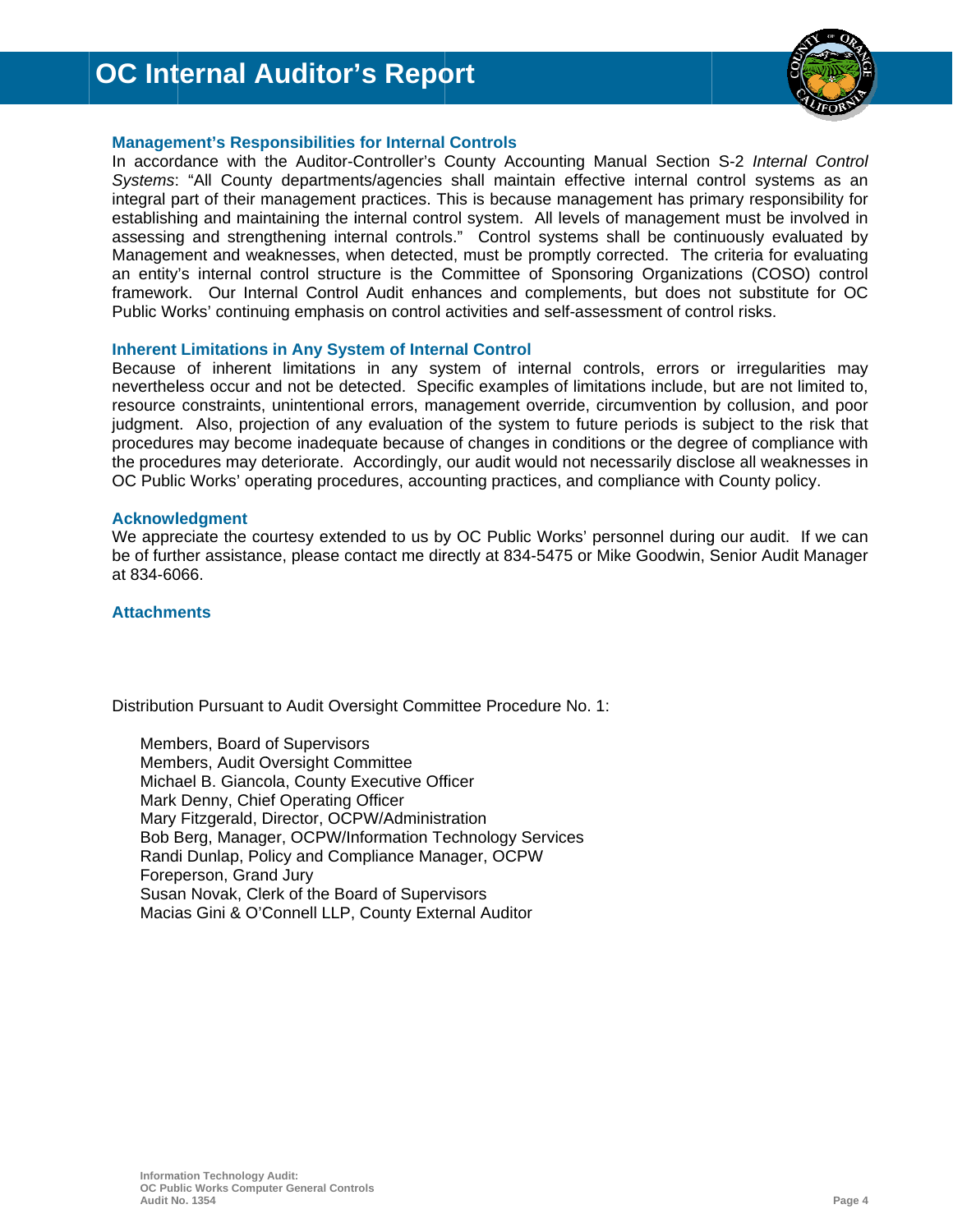

Objective #1: Evaluate the adequacy of OCPW's security-related policies and procedures including security awareness and other security-related personnel policies.

#### **Work Performed**

To accomplish this objective, we obtained and reviewed OCPW's security-related policies and procedures including security awareness and other security-related policies. Specifically, we interviewed OCPW IT staff; reviewed OCPW security-related policies and procedures including Account Management Procedures, Account Request Form, OC Public Works IT Usage Policy, OC Public Works: Information Technology Services Operations Manual, OC Public Works IT Security Management, and other OC Public Works Policies and Procedures. In addition, we obtained a security vulnerability assessment performed by Trustwave and reviewed the identification of security weaknesses and remediation of the issues.

Our evaluation of the policies and procedures noted that:

- $\bullet$ Adequate security control policies and procedures are documented and address:
	- o Security risk assessment;
	- o Purpose, scope, roles, responsibilities, and compliance;
	- o Users can be held accountable for their actions:
	- o OCPW is subject to both County IT Usage and IT Security Policy requirements; and
	- $\circ$  OCPW provided security awareness training on Information Security and Privacy.
- Adequate security awareness and other security-related personnel policies are documented  $\bullet$ and address:
	- o Security policies are distributed to all affected personnel, including system and application rules and expected user behaviors;
	- Hiring, transfer, termination, and performance policies address security;  $\circ$
	- $\circ$ Nondisclosure or security access agreements are required for employees and contractors assigned to work with sensitive information;
	- $\circ$ Formal sanctions process is employed for personnel failing to comply with security policy and procedures:
	- Termination and transfer procedures include: exit interviews procedures; return of  $\circ$ property, keys, identification cards, passes, etc.; and notification to security management of terminations and prompt revocation of IDs and passwords; and
	- Employee training and professional development is provided and available to OCPW  $\circ$ staff.
- Trustwave conducted a vulnerability assessment of the OCPW credit card environment. We  $\bullet$ reviewed the report and noted no failing vulnerabilities were identified.

#### **Conclusion**

Based on the work performed, adequate security-related policies and procedures have been developed including security awareness and other security-related personnel policies. Our audit found that OCPW partnered effectively with County Executive Office/Information Technology in establishing, maintaining, and monitoring security of computer general controls.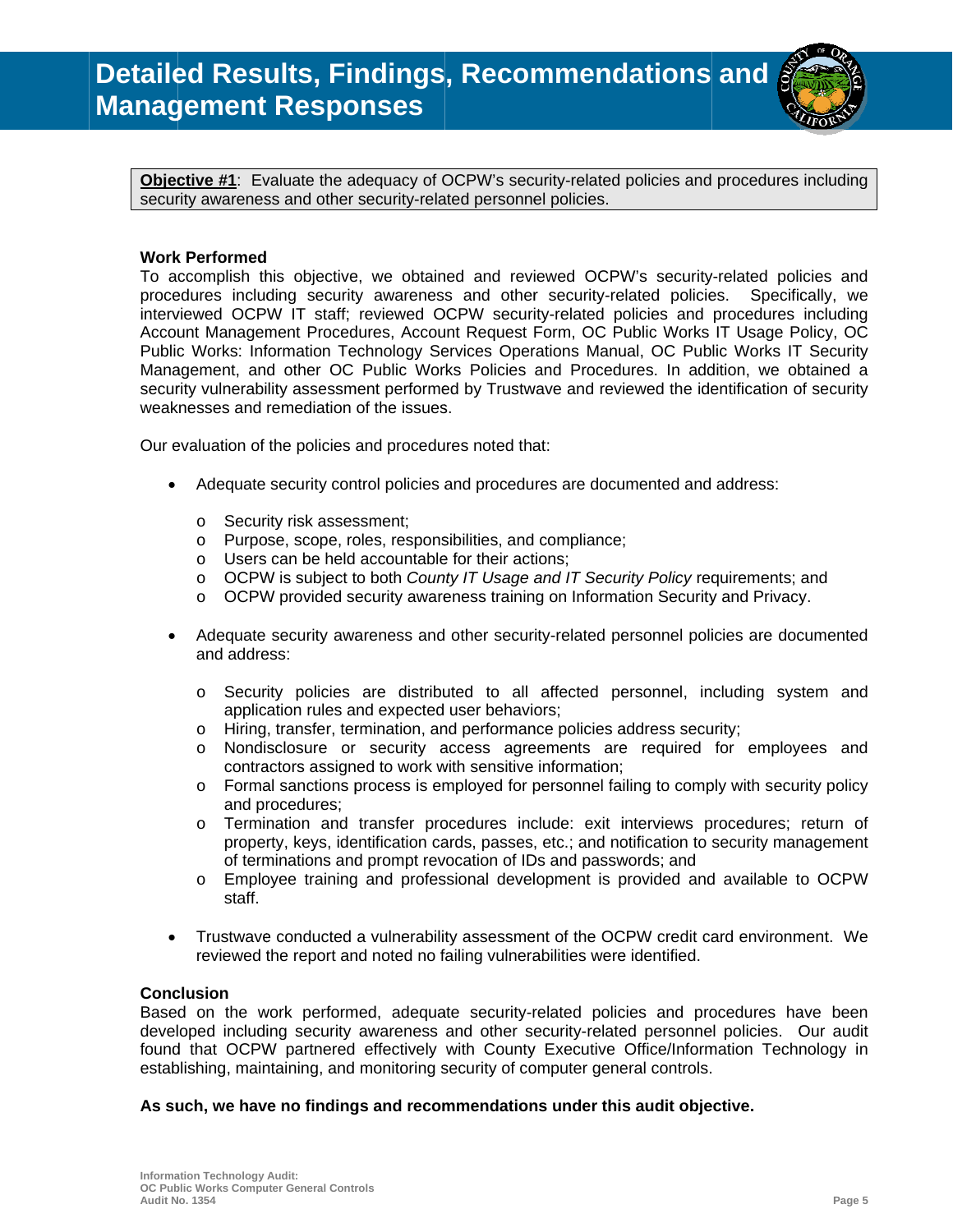

Objective #2: Evaluate the adequacy of user access and physical access general controls to provide reasonable assurance that computer resources are protected from unauthorized personnel.

#### **Work Performed**

To accomplish this objective, we audited general computer controls and processes over access to OCPW's computing resources located at the 300 North Flower Street building. We reviewed system security settings for the OCPW network. We discussed network system procedures with OCPW IT Staff. We visited the room housing OCPW's computing resources located at 300 North Flower Street and observed selected controls for restricting access to OCPW computing resources. We selected a sample of user access to verify access was authorized. We selected a sample of separated employees to verify their access was removed in a timely manner

Our evaluation of controls and processes noted that:

- OCPW implemented adequate identification and authentication mechanisms including network system security settings for accessing OCPW's computing resources were appropriate and complied with best practices as follows:
	- Minimum password length;  $\circ$
	- Number of days before system forces system password changes;  $\circ$
	- Number of times password must be changed before a password may be reused;  $\circ$
	- Number of incorrect logon attempts before the account is locked;  $\Omega$
	- Length of lock out period; and  $\circ$
	- Length of time incorrect logon count is retained.  $\circ$
- OCPW implemented adequate authorization controls.
- Physical Controls for restricting access to OCPW's computing resources located at 300 North Flower Street were adequate and included:
	- o Computers reside in locked or otherwise restricted areas:
	- o Combinations, keys, or magnetic card keys are given to authorized personnel;
	- $\circ$  Issuance of combinations, keys, or magnetic cards keys is documented and controlled; and
	- o Workstations are logically locked when not in use.
- Access to OCPW's network was authorized and adequately documented.
- Access to OCPW's network for separated employees was removed on a timely basis.

#### **Conclusion**

Based on the work performed, adequate user access and physical access general controls were present to provide reasonable assurance that computer resources are protected from unauthorized personnel and environmental hazards.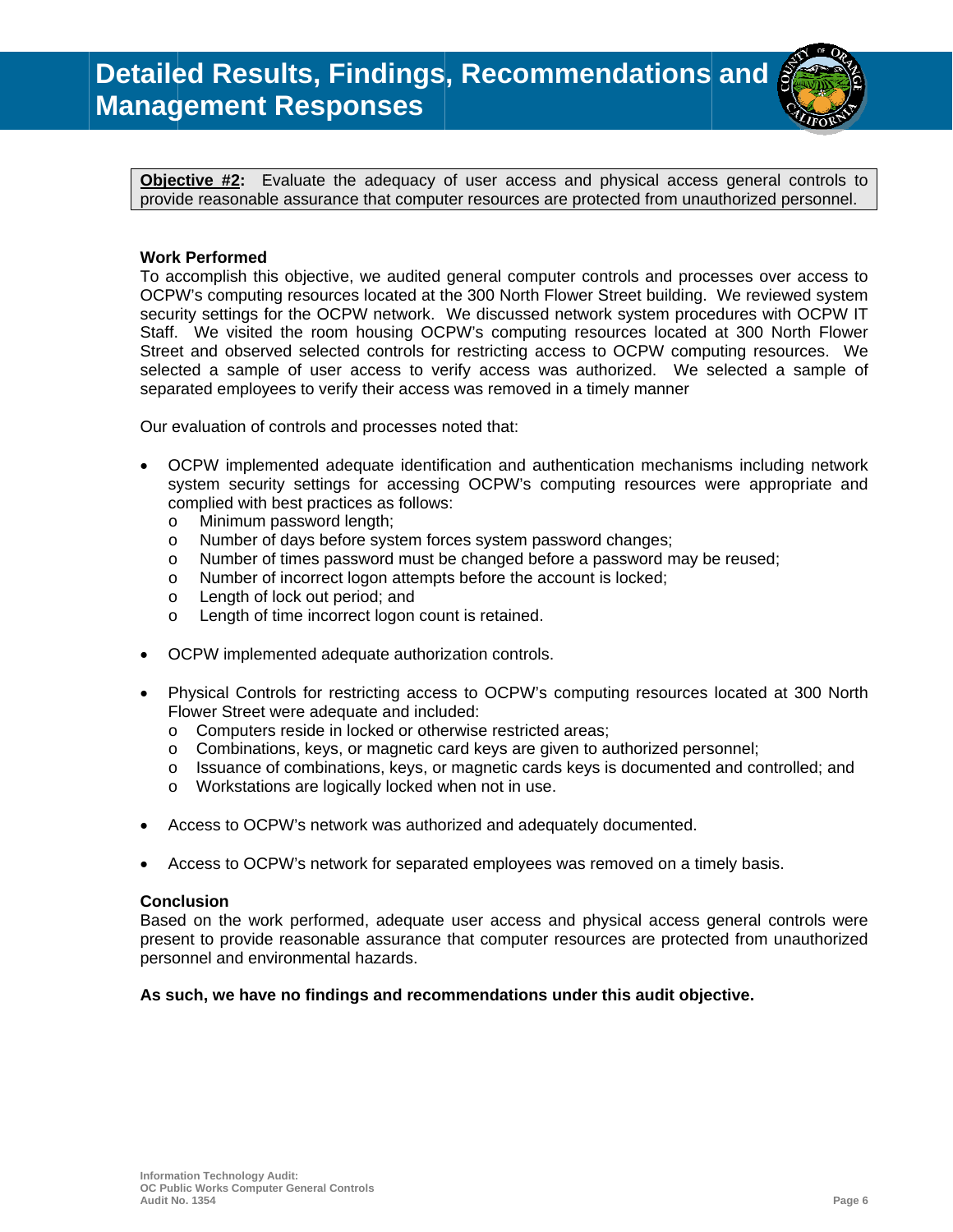

Evaluate the adequacy of OCPW's configuration management policies and Objective #3: procedures to help ensure only authorized programs and authorized modifications are implemented and errors are not introduced into programs when they are developed or subsequently modified.

#### **Work Performed**

To accomplish this objective, we reviewed policies and procedures over configuration management including review of project documentation for one (1) sample change request/implementation. We reviewed written procedures for implementing new systems and modifications to systems from request to installation.

Our evaluation of policies and procedures noted that:

- Configuration management policies and procedures have been developed and address:
	- o Roles, responsibilities, procedures, and documentation requirements.
		- o Review and approval of changes by management.
	- o SDLC methodology that includes system-level security engineering principles to be considered in the design, development, and operation of an information system; and
	- o Appropriate system documentation.
- Configuration changes are properly authorized, tested, approved, tracked, and controlled.  $\bullet$

#### **Conclusion**

Based on the work performed, adequate system development and change control policies and procedures have been developed to help ensure only authorized programs and authorized modifications are implemented and that errors are not introduced into programs when they are developed or as a result of subsequent modifications.

#### As such, we have no findings and recommendations under this audit objective.

Objective #4: Evaluate whether segregation of duties exists within the IT function.

#### **Work Performed**

To accomplish this objective, we reviewed OCPW's IT organization chart and job descriptions for the thirty-three (33) staff working in the IT function. We evaluated IT staff duties to determine if incompatible duties exist in the areas of IT Management, Application Programming, Systems Programming, Library Management, Production Control, Data Security, and Database and Network administration. Due to OCPW having a client/server platform environment, roles typically associated with a mainframe environment are not necessary such as librarian, computer operator, production control, or data control personnel. No incompatible IT duties were noted in our audit.

#### **Conclusion**

Based on the work performed, an adequate segregation of duties exists in the IT function.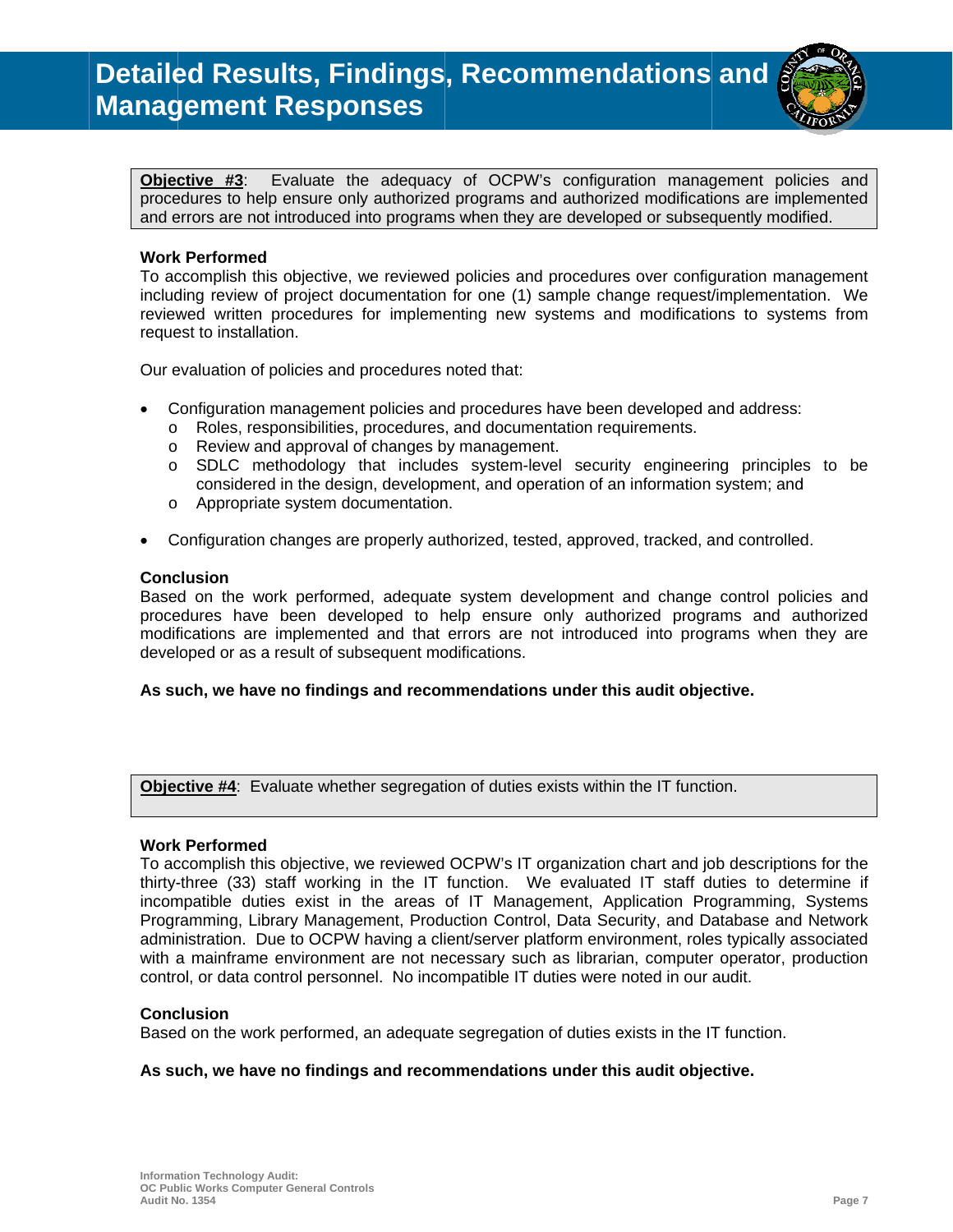

Objective #5: Evaluate the adequacy of OCPW's policies and procedures for disaster recovery/business continuity to help mitigate service interruptions.

#### **Work Performed**

To accomplish this objective, we reviewed applicable policies and procedures for backup and recovery. We also determined whether OCPW was participating in the CEO/IT contingency planning project and the status of their involvement. We observed controls to protect computing resources from environmental hazards at the rooms housing OCPW's computing resources at the 300 North Flower Street building.

Our evaluation of controls and processes noted that:

- Written backup and recovery procedures were appropriate and addressed the following:
	- o Backups (system, data, full, incremental) are taken regularly;
	- o The recovery process and back-up tapes were recently write tested as part of the Solano County recovery solution to ensure that they can be utilized if required;
	- o The backup scheme allows the system to be restored to within 24 hours of the incident;
	- $\circ$  On-site backup tapes are stored in secured, locked and fireproof facilities;
	- $\circ$  Off-site backup tapes are stored in secured, locked and fireproof facilities;
	- o Backup tapes are rotated between on-site and off-site storage facilities; and
	- o Recovery procedures are documented.
- OCPW was participating in the CEO/IT contingency planning project and is 100% complete with  $\bullet$ Phase One as of August 30, 2013.
- Controls to protect computing resources from environmental hazards at the room housing OCPW's computing resources at the 300 North Flower Street building were adequate and included:
	- o Access to the building is restricted to OCPW employees. Visitors may access via the receptionist:
	- o Computer room is restricted to IT staff via badge reader;
	- $\circ$  Computer room has separate AC system with building as backup;
	- o Computer room has emergency power shut off;
	- $\circ$  Smoke, heat, and water detection devices are installed to provide early warning;
	- o Automated fire extinguishing systems are installed;
	- $\circ$ Computer monitoring system sends email alerts;
	- $\circ$ Hand held fire extinguishers are located in strategic locations near the computer;
	- o Raised flooring;
	- o Computers are secured in rack mounts and bolted to the floor;
	- o Uninterrupted power supply (UPS) units are installed for all significant system components;
	- $\circ$  Building is supported by a diesel backup generator; tested monthly by OCPW;
	- o Emergency lighting has been installed; and
	- o Protection systems are maintained regularly.

#### **Conclusion**

Based on the work performed, adequate policies and procedures for disaster recovery/business continuity have been substantially developed to help mitigate service interruptions.